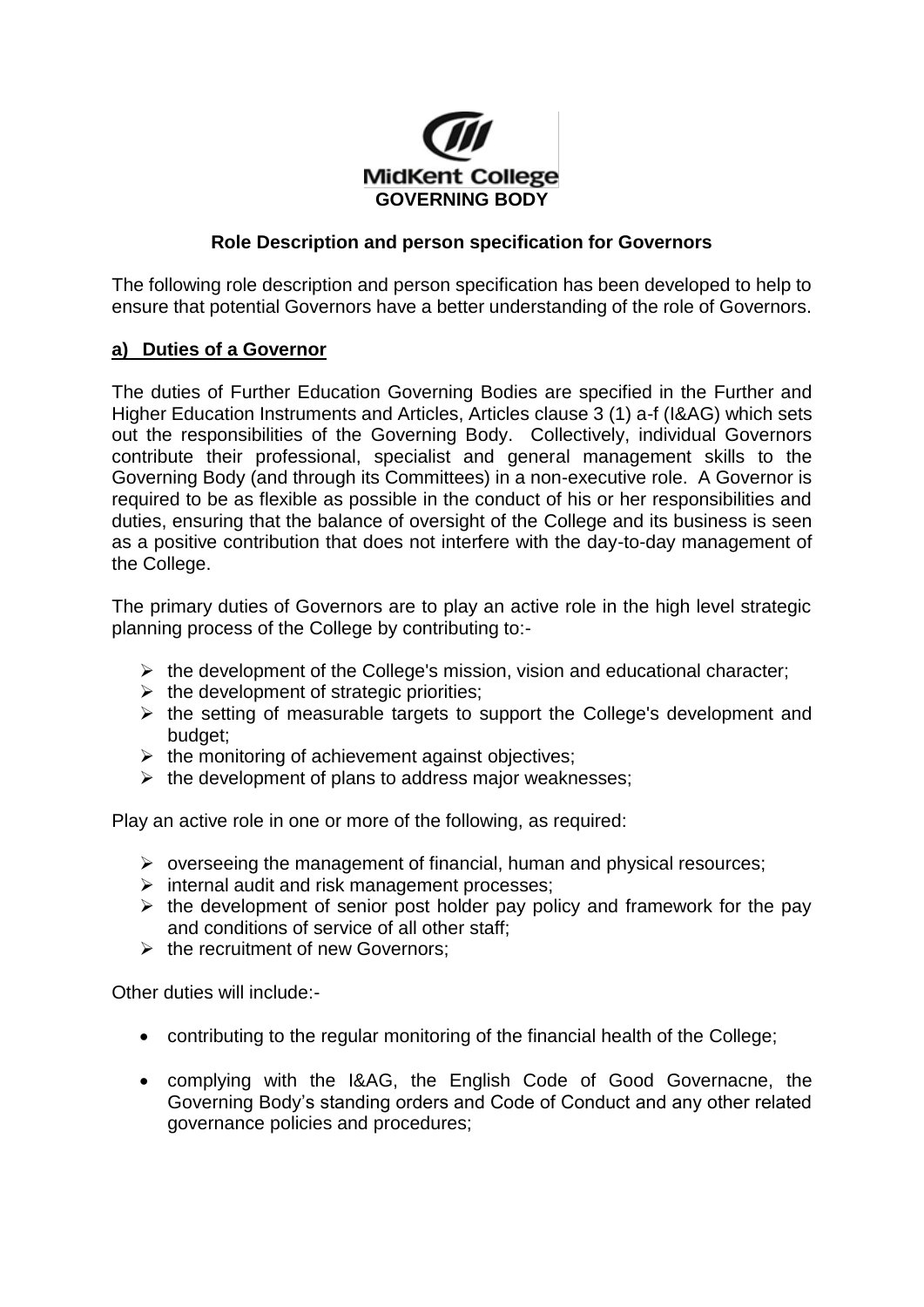- contributing to the business of the Governing Body in an effective, efficient, open and transparent manner;
- allocating sufficient time to undertake Governor duties effectively by attending the following:
	- Governing Body meetings (5 x 3 hours),
	- Committee meetings (3/4 x 2 hours), Committees have specfic remit by which they scrutinse items before they are presented to the Governing Body.
	- Governor away day (one day)*,*
	- **EXTE:** Link Governor role, time allocation to be agreed between Governor and linked area with a view to visit the Link area at least termly (3). Not all Governors are linked to an area.
	- Governor Informal Visits (three per year) Governor are asked to make at least one visit per term (3).
	- **Induction events as required.**
	- Various training and development as available
- bringing knowledge and expertise to the table and support and challenge the executive by ensuring the students interests are put first;
- getting to know the College through discussion with the Principal and the staff, reading relevant papers, visiting the College and participating in events;
- participating in the Governor Link Scheme and other such scheme for example informal classroom/workshop visits;
- helping new Governors understand their role including mentoring if requested:
- acting in the best interests of the College at all times rather than selectively or in the interests of a particular constituency. Governors are seen as advocates of the College and must act with honesty, frankness and objectively taking decisions impartially, fairly and on merit, using the best evidence and without discrimination or bias.
- Being an ambassador and advocate for the College in the local community.

Governors have collective responsibility for the above but no Governor has the authority to speak or act on the Governing Body's behalf unless specifically delegated to do so. Some aspects of the role are confidential.

Governors can only serve for two, four year terms unless there are exceptional circumstances.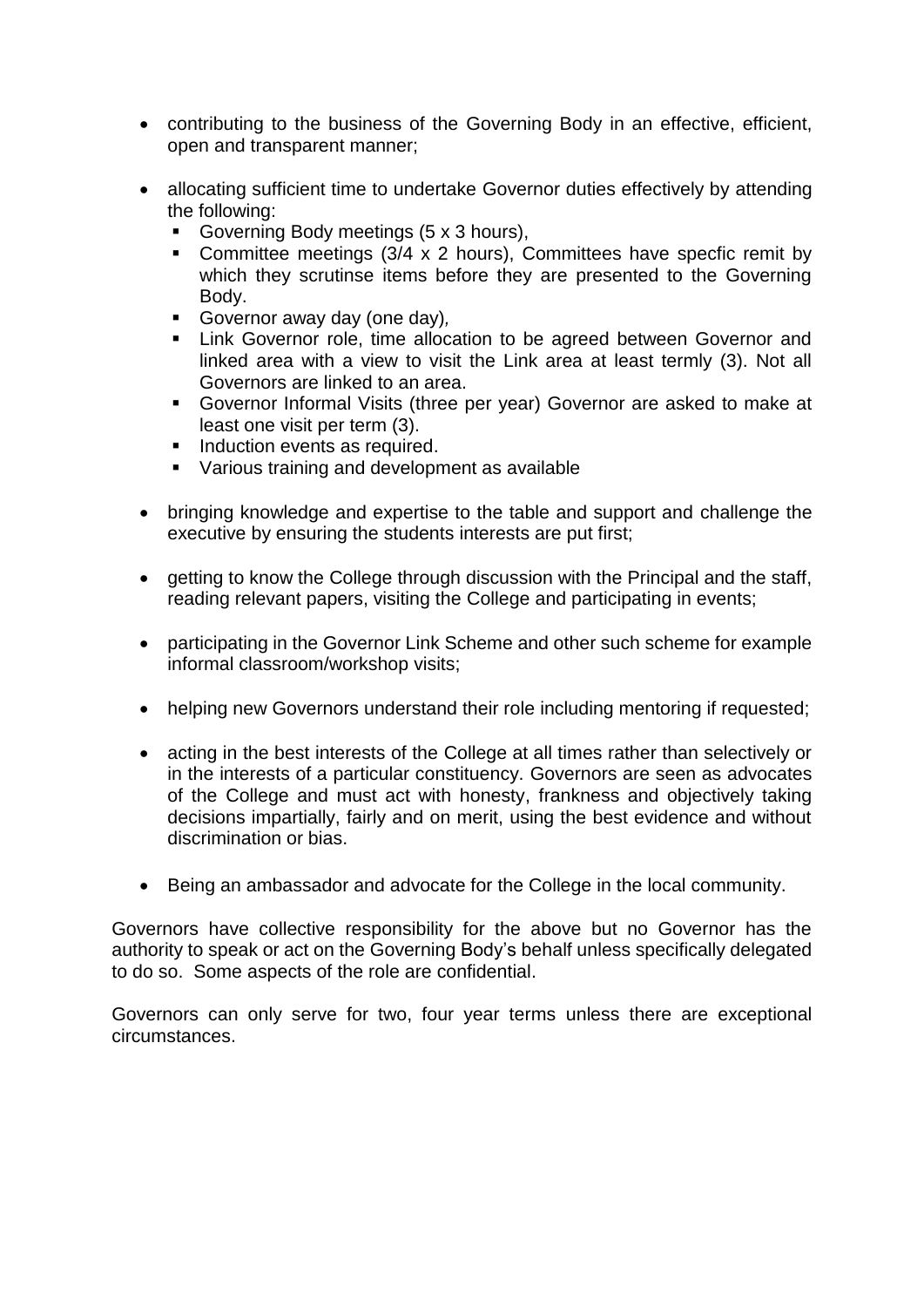## **b) Governors' person specification**

In seeking to fill any vacancy, the Governing Body endeavours to maintain a balance of skills and experience amongst its membership. The following is a general specification for Governors. External members may also require specific skills as determined by the annual skills audit.

| <b>Key skills</b> | <b>Narrative</b>                                                      |
|-------------------|-----------------------------------------------------------------------|
| Commitment to     | Able to demonstrate a commitment to lifelong learning.                |
| education         |                                                                       |
| Interpersonal and | Able to work positively with others and debate whilst maintaining     |
| team work         | a constructive atmosphere.                                            |
| Communication     | Able to express ideas/plans in a clear manner and to listen           |
| and ability to    | actively to other views. Able to communicate effectively.             |
| influence         |                                                                       |
| Planning and      | Able to establish quickly an effective course of action for self and  |
| organisation      | others to achieve goals that can be monitored by realistic            |
|                   | performance targets. To be visionary for the future plans of the      |
|                   | College.                                                              |
| Drive to achieve  | Able to create the required energy/enthusiasm and commitment          |
| and               | necessary to be effective and have the tenacity to overcome           |
| determination     | obstacles.                                                            |
| Strategic         | Able to develop a broad-based view of issues and events and           |
| perspective       | perceive their long-term impact.                                      |
| Intellectual and  | Able to absorb sometimes complex information and rationalise          |
| technical ability | appropriately. Able to think laterally and arrive at a pragmatic      |
|                   | solution.                                                             |
| Leadership        | Able to demonstrate behaviour and skills that motivate others to      |
|                   | achieve, inspire confidence in others to achieve objectives, and      |
|                   | respect the views of others.                                          |
| Experience        | Experience at a senior management level in at least a medium          |
|                   | scale organisation and/or an appreciation of issues that affect the   |
|                   | senior management role and/or                                         |
|                   | Expertise in a field that is of particular relevance to the oversight |
|                   | of the affairs of the College. (Some vacancies may require            |
|                   | specific qualifications or a particular skill or experience.)         |
|                   | Ability to demonstrate a full understanding and appreciation of the   |
|                   | principles of governance, including collective responsibility,        |
|                   | discharge of fiduciary duties and the 7 principles of public life*    |
| Circumstances     | Available to attend scheduled meetings of the Governing Body          |
|                   | and its Committees.                                                   |
| Equality,         | Committed to Diversity and Inclusion. Governors to uphold the         |
| Diversity &       | principles to safeguard the students. Be able to scrutinise equality  |
| Inclusion         | & diversity in all the Board decisions.                               |